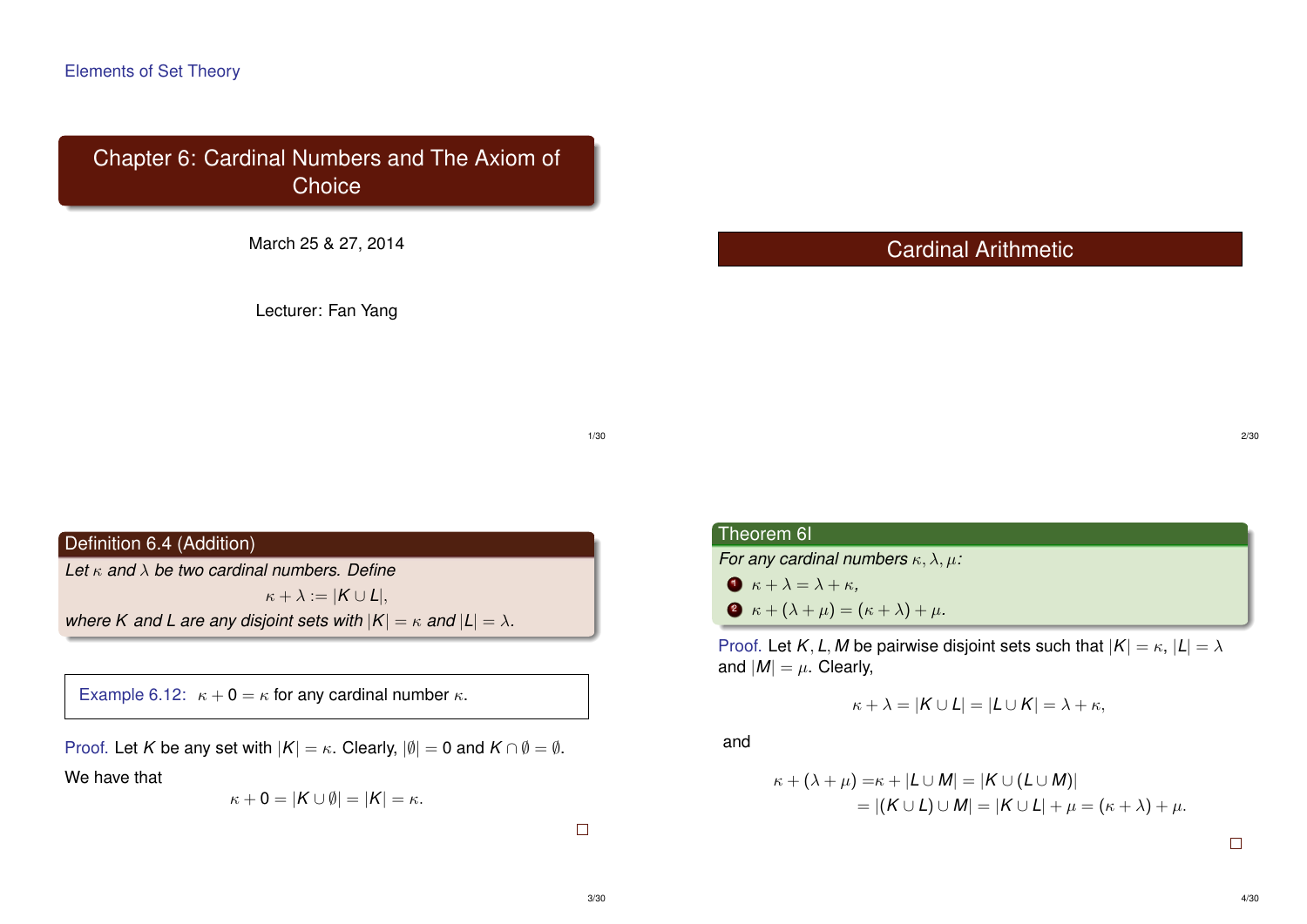Example 6.13:  $n + \aleph_0 = \aleph_0$  for any natural number *n*.

Proof. Let  $K = n \times \{0\}$ . Clearly,  $|K| = n$ ,  $|\omega| = \aleph_0$  and  $K \cap \omega = \emptyset$ . It suffices to show that  $(n \times \{0\}) \cup \omega \approx \omega$ .

Claim: the function  $f : (n \times \{0\}) \cup \omega \rightarrow \omega$  defined as follows is a bijection:

$$
f(x) = \begin{cases} k, & \text{if } x = (k, 0) \text{ for some } k \in n, \\ n + x, & \text{if } x \in \omega. \end{cases}
$$

Clearly, *f* is one-to-one. On the other hand, given any  $m \in \omega$ , we must find a pre-image for *m* under *f*. If  $m \in n$ , then  $(m, 0) \in n \times \{0\}$  and  $f(m, 0) = m$ ; if  $m = n + x$  for some  $x \in \omega$ , then  $f(x) = n + x = m$ .  $\Box$ 

Note: From this example, we know that cancellation law does not hold for addition on cardinals, as e.g.,  $2 + \aleph_0 = \aleph_0 = 3 + \aleph_0$ , but  $2 \neq 3$ .

Example 6.14:  $\aleph_0 + \aleph_0 = \aleph_0$ .

Proof. Clearly,  $|\omega \times \{0\}| = |\omega \times \{1\}| = |\omega| = \aleph_0$ . It suffices to show that  $(\omega \times \{0\}) \cup (\omega \times \{1\}) \approx \omega$ .

Clearly, the function  $f : (\omega \times \{0\}) \cup (\omega \times \{1\}) \rightarrow \omega$  defined as follows is a bijection:

$$
f(n,0) = 2n,f(n,1) = 2n + 1.
$$

Corollary:  $\aleph_0 + \cdots + \aleph_0 = \aleph_0$  for any  $n \in \omega$ .  $n$  times

5/30



### Definition 6.5 (Multiplication)

*Let* κ *and* λ *be two cardinal numbers. Define*

 $\kappa \cdot \lambda := |K \times L|,$ *where K and L are any sets with*  $|K| = \kappa$  *and*  $|L| = \lambda$ . Example 6.15: For any cardinal  $\kappa$ ,

$$
\kappa\cdot 0=0\quad\text{ and }\quad \kappa\cdot 1=\kappa.
$$

Proof. Let *K* be any set such that  $|K| = \kappa$ . Clearly,  $|\emptyset| = 0$  and  $|1| = |\{\emptyset\}| = 1.$ 

We have that

$$
\kappa \cdot 0 = |\mathcal{K} \times \emptyset| = |\emptyset| = 0,
$$

and that

 $\kappa \cdot 1 = |K \times \{\emptyset\}| = |K| = \kappa.$ since  $K \times \{\emptyset\} \approx K$ .

 $\Box$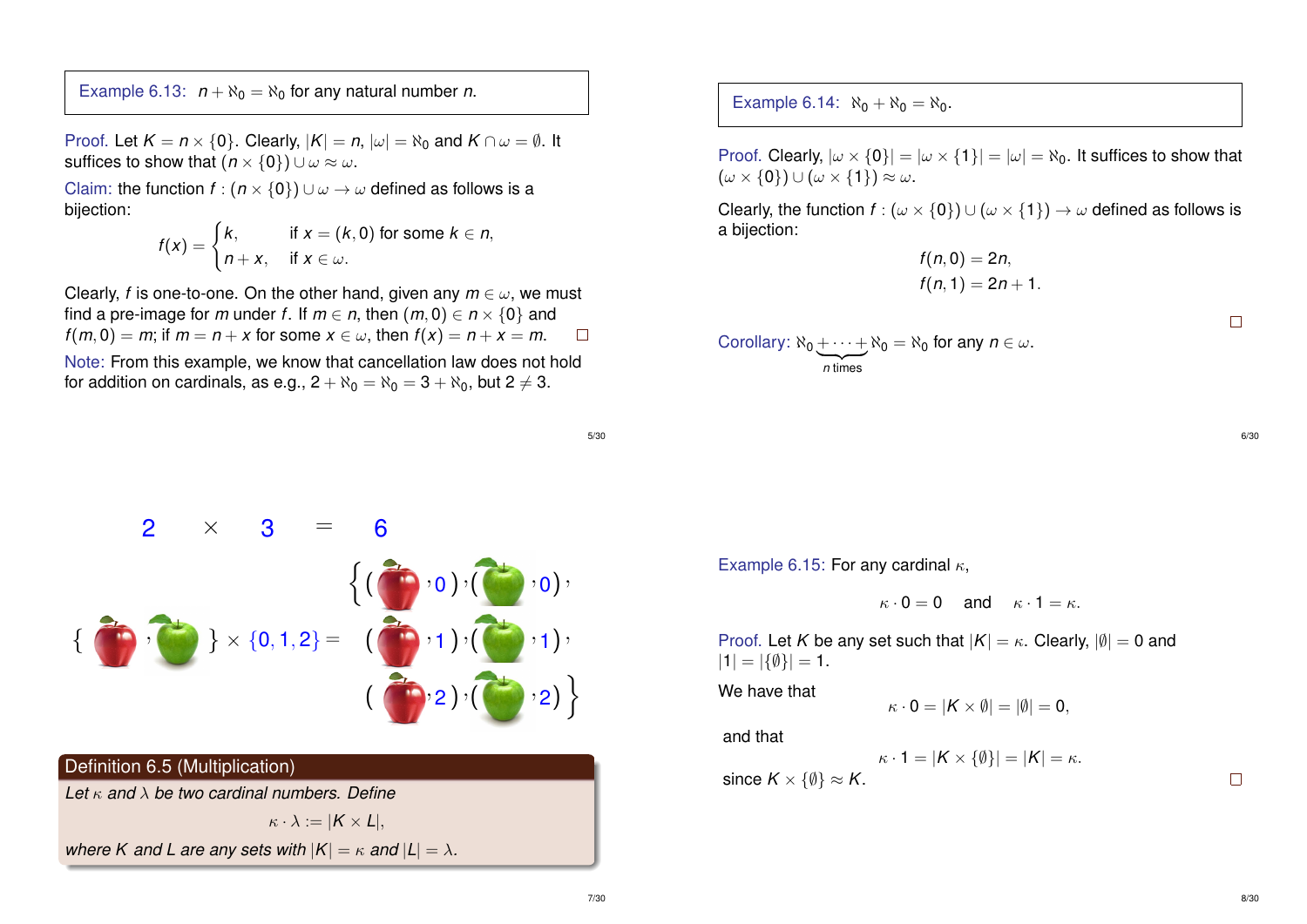#### Theorem 6H

*If*  $K_1 \approx K_2$  and  $L_1 \approx L_2$ , then  $K_1 \times L_1 \approx K_2 \times L_2$ .

Proof. Since  $K_1 \approx K_2$  and  $L_1 \approx L_2$ , there are bijections  $f: K_1 \to K_2$  and  $g: L_1 \rightarrow L_2$ . We show that the function  $h: K_1 \times L_1 \rightarrow K_2 \times L_2$  defined as follows is a bijection:

$$
h(x,y)=(f(x),g(y)).
$$

For any  $(x_1, y_1), (x_2, y_2) \in K_1 \times L_1$  such that  $h(x_1, y_1) = h(x_2, y_2)$ , we have that  $(f(x_1), g(y_1)) = (f(x_2), g(y_2)) \Longrightarrow f(x_1) = f(x_2)$  and  $g(y_1) = g(y_2)$ 

$$
\implies x_1 = x_2 \text{ and } y_1 = y_2 \text{ (since } f \text{ and } g \text{ are 1-1)}
$$

$$
\implies (x_1, y_1) = (x_2, y_2).
$$

For any  $(w, v) \in K_2 \times L_2$ , since *f* and *g* are surjective, there are  $x \in K_1$  and  $y \in L_1$  such that  $f(x) = w$  and  $g(y) = v$ .

Thus  $(x, y) \in K_1 \times L_1$  and  $h(x, y) = (f(x), g(y)) = (w, v)$ .  $\Box$ 

9/30

Example 6.16: For any nonzero natural number *n*,

 $n \cdot \aleph_0 = \aleph_0$ .

Proof. It suffices to prove that  $n \times \omega \approx \omega$ . Define a function *f* :  $n \times \omega \rightarrow \omega$  by taking for all  $m \in n$  and  $k \in \omega$ 

$$
f(m,k)=nk+m.
$$

Note that by Division Algorithm, for every  $p \in \omega$ , there exist unique *k*, *m* such that  $p = nk + m$  and  $m \in n$ . Hence *f* is a bijection.



 $\Box$ 

Example 6.18:  $\kappa + \kappa = 2 \cdot \kappa$ .

Proof. Let *K* be a set such that  $|K| = \kappa$ . It suffices to prove that

$$
(\{0\} \times K) \cup (\{1\} \times K) \approx 2 \times K.
$$

But this is true since

$$
(\{0\} \times K) \cup (\{1\} \times K) = (\{0\} \cup \{1\}) \times K = \{0,1\} \times K = 2 \times K.
$$

 $\Box$ 

Analogously, we have  $\kappa + \cdots + \kappa = n \cdot \kappa$  for any  $n \in \omega$ .  $\overline{n}$  times

Example 6.17:  $\aleph_0 \cdot \aleph_0 = \aleph_0$ .

Proof. We have proved that  $\omega \times \omega \approx \omega$ , thus

$$
\aleph_0 \cdot \aleph_0 = |\omega \times \omega| = |\omega| = \aleph_0.
$$

 $\Box$ 

Corollary:  $\aleph_0$  :...  $\aleph_0 = \aleph_0$  for any  $n \in \omega$ . |{z} *n* times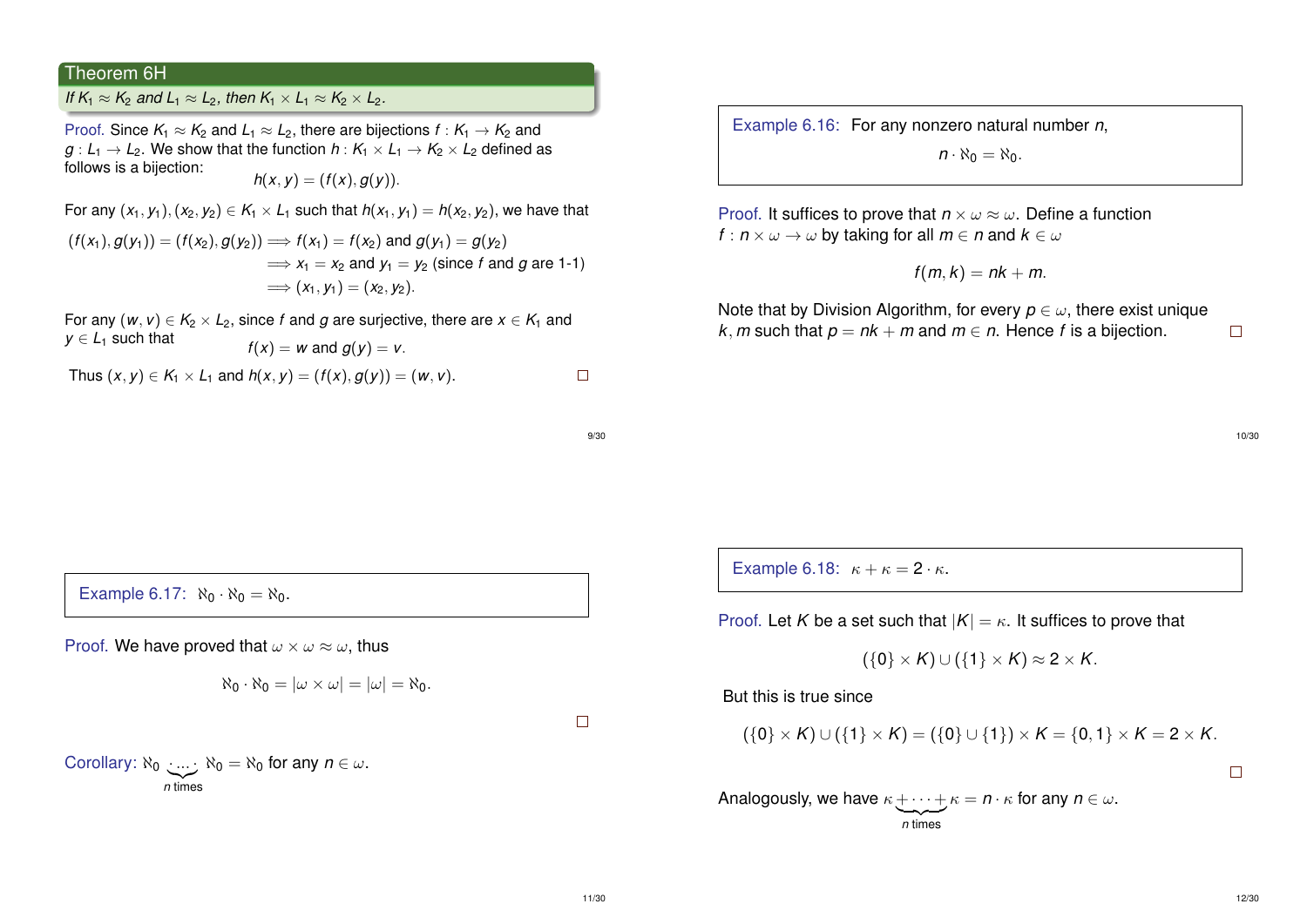### Theorem 6I

*For any cardinal numbers* κ, λ, µ*:*

- $\bullet$   $\kappa \cdot \lambda = \lambda \cdot \kappa$ ,
- $\bullet$   $\kappa \cdot (\lambda \cdot \mu) = (\kappa \cdot \lambda) \cdot \mu$ .
- $\bullet \ \kappa \cdot (\lambda + \mu) = \kappa \cdot \lambda + \kappa \cdot \mu.$

Proof. We only prove item 3. Let *K*, *L*, *M* be pairwise disjoint sets such that  $|K| = \kappa$ ,  $|L| = \lambda$  and  $|M| = \mu$ . We have that

$$
\kappa \cdot (\lambda + \mu) = \kappa \cdot |L \cup M| = |K \times (L \cup M)|
$$
  
= |(K \times L) \cup (K \times M)|  
= |(K \times L)| + |(K \times M)|  
= (\kappa \cdot \lambda) + (\kappa \cdot \mu).

 $\Box$ 

13/30

# $2^3 = 2 \times 2 \times 2$  $2^{\aleph_0}$  :  $2 \times \cdots \times 2 = \prod 2 = \omega_2$  $\omega$  times

Recall:  ${}^L K = \{f : L \to K \mid f \text{ is a function}\}.$ 

## Definition 6.6 (Exponentiation) *Let* κ *and* λ *be two cardinal numbers. Define*  $\kappa^{\lambda} := |^L K|,$ *where K and L are any sets with*  $|K| = \kappa$  *and*  $|L| = \lambda$ *.*

*n*∈ω

### Example 6.19:

 $\kappa^1 = \kappa$  and  $\kappa^0 = 1$ , for any cardinal  $\kappa$ .

 $0^{\kappa} = 0$  for any nonzero cardinal  $\kappa$ .

In particular,  $0^0 = 1$ .

Proof. Let *K* be any set such that  $|K| = \kappa$ . We have that

$$
\kappa^1=|\{^{\emptyset\}}K|=|\{f:\{\emptyset\}\to K\mid f\text{ is a function}\}|=|K|=\kappa,
$$

$$
\kappa^0 = |\theta K| = |\{f : \emptyset \to K \mid f \text{ is a function}\}| = |\{\emptyset\}| = 1,
$$

and

$$
0^{\kappa} = |K \emptyset| = |\{f: K \to \emptyset \mid f \text{ is a function}\}| = |\emptyset| = 0.
$$

 $\Box$ 

Example 6.20: For any set *A*,  $|\wp A| = 2^{|A|}$ . In particular,  $|\wp \omega| = 2^{\aleph_0}$ .

Proof. We have shown that for any set *A*,  $\wp A \approx {}^A 2$ . It then follows that  $|\wp A| = |A_2| = 2^{|A|}$ . By Cantor's Theorem,  $|A| \neq |\wp A|$ , thus  $\aleph_0 \neq 2^{\aleph_0}$ .

 $\Box$ 

14/30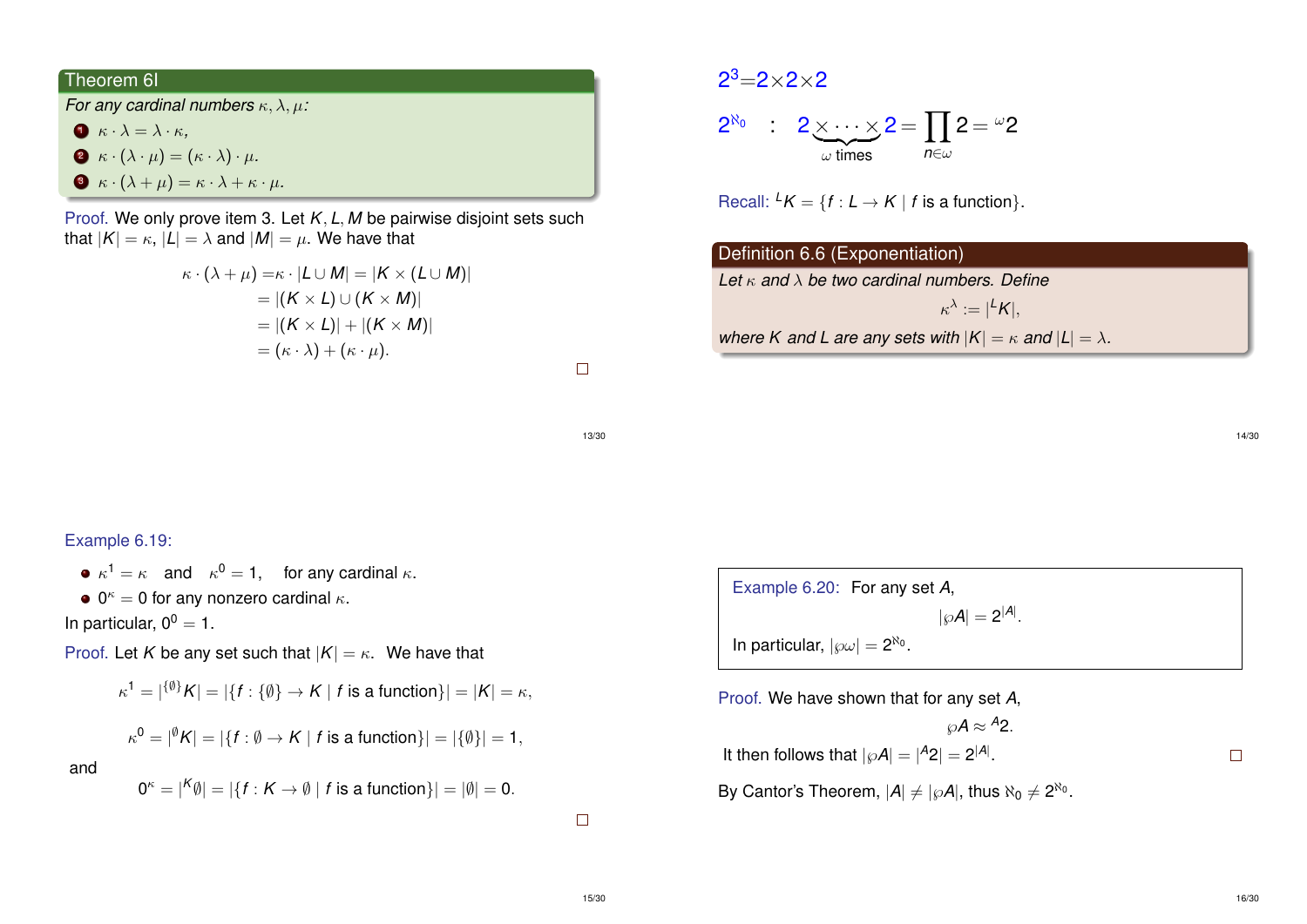### Theorem 6H

*If*  $K_1 \approx K_2$  *and*  $L_1 \approx L_2$ , *then*  $L_1K_1 \approx L_2K_2$ .

Proof. Since  $K_1 \approx K_2$  and  $L_1 \approx L_2$ , there are bijections  $f: K_1 \to K_2$  and  $g: L_1 \rightarrow L_2.$  We show that the function  $H: {}^{L_1}K_1 \rightarrow {}^{L_2}K_2$  defined by taking

$$
H(j) = f \circ j \circ g^{-1}.
$$

is a bijection.

• *H* is surjective, since for any  $u \in {}^{L_2}K_2$ , there is  $j_u = f^{-1} \circ u \circ g \in {}^{L_1}K_1$ s.t.

$$
H(j_u) = f \circ j_u \circ g^{-1} = f \circ (f^{-1} \circ u \circ g) \circ g^{-1} = id_{K_2} \circ u \circ id_{L_2} = u.
$$

• *H* is injective, since

 $\textit{H}(i) = \textit{H}(j) \Longrightarrow \textit{fo}i \circ g^{-1} = \textit{fo}j \circ g^{-1} \Longrightarrow \textit{f}^{-1} \circ (\textit{fo}i \circ g^{-1}) \circ g = \textit{f}^{-1} \circ (\textit{fo}j \circ g^{-1}) \circ g,$ 

which gives  $i = j$ .

 $\Box$ 

17/30

### To see that  $H$  is injective, for any  $f_1, f_2 \in {}^{\textit{M}}({}^{\textit{L}}K),$  we have that

$$
H(f_1) = H(f_2) \Longrightarrow H(f_1)(I, m) = H(f_2)(I, m) \text{ for all } (I, m) \in L \times M
$$
  
\n
$$
\Longrightarrow f_1(m)(I) = f_2(m)(I) \text{ for all } (I, m) \in L \times M
$$
  
\n
$$
\Longrightarrow f_1(m) = f_2(m) \text{ for all } m \in M
$$
  
\n
$$
\Longrightarrow f_1 = f_2.
$$

 $\Box$ 

### Theorem 6I

*For any cardinal numbers* κ, λ, µ*:*

- $\kappa^{\lambda+\mu} = \kappa^{\lambda} \cdot \kappa^{\mu},$
- $\delta \cdot (\kappa \cdot \lambda)^\mu = \kappa^\mu \cdot \lambda^\mu.$
- $\epsilon$   $(\kappa^{\lambda})^{\mu} = \kappa^{\lambda \cdot \mu}$ .

Proof. We only prove item 6. Let *K*, *L*, *M* be sets such that  $|K| = \kappa$ ,  $|L| = \lambda$ and  $|M| = \mu$ . It suffices to show that

 $^M(^LK) \approx {}^{(L \times M)}K$ .

Define a function  $H : {}^M({}^L K) \rightarrow {}^{(L \times M)} K$  by taking for all  $f : M \rightarrow {}^L K,$ 

$$
H(f)=g_f,
$$

where  $g_{\textit{f}}: \textit{L} \times \textit{M} \rightarrow \textit{K}$  is defined as  $g_{\textit{f}}(\textit{l},\textit{m}) = \textit{f}(\textit{m})(\textit{l}).$  We show that  $H$  is a bijection.

To see that *H* is surjective, for any  $g: L \times M \rightarrow K$ , let  $f: M \rightarrow {}^L K$  be defined as  $f(m) = h$ , where  $h: L \rightarrow K$  is defined as  $h(l) = g(l, m)$ . We show that  $H(f) = q$ .

We have that for all  $(l, m) \in L \times M$ ,  $H(f)(l, m) = f(m)(l) = g(l, m)$ , which means  $H(f) = g$ , as desired.

| ٠<br>۰,<br>$\sim$<br>. .<br>× |
|-------------------------------|
|-------------------------------|

| Theorem 6J                                                                                  |  |
|---------------------------------------------------------------------------------------------|--|
| Let m, $n \in \omega$ . Then                                                                |  |
| $m + n = m + 0$                                                                             |  |
| $m \cdot n = m \cdot_{\omega} n$                                                            |  |
| $m^n = m^n$ ,                                                                               |  |
| where the exponentiation operation on the right hand side is the<br>operation on $\omega$ . |  |
| Proof. Omitted.                                                                             |  |

### Theorem 6K

*If A and B are finite, then A* ∪ *B, A* × *B and <sup>B</sup>A are also finite.*

Proof. By Theorem 6J.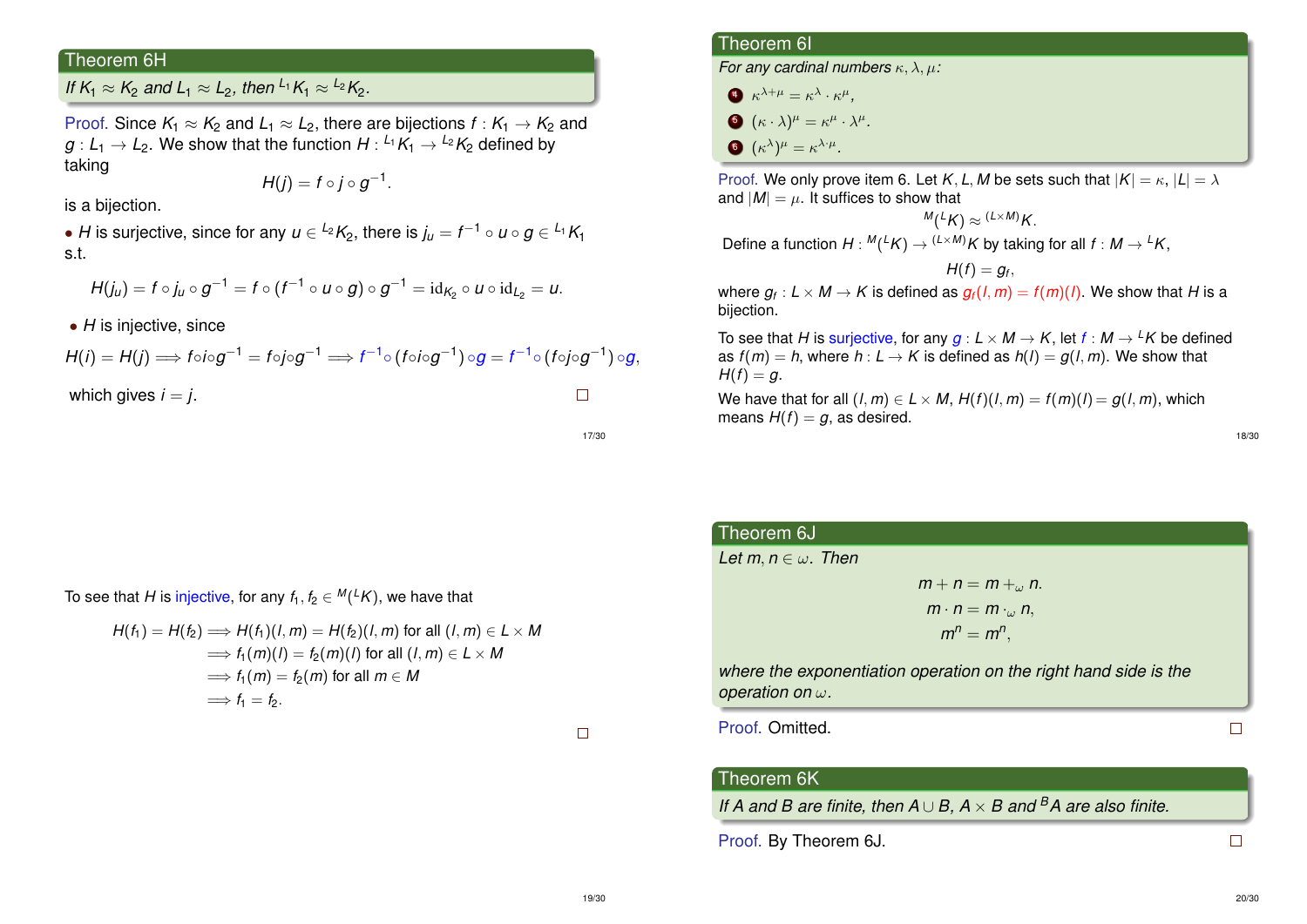

### Definition 6.7

*A set A is dominated by a set B (written*  $A \preccurlyeq B$ *) iff there is a one-to-one function from A into B.*



#### Note:

- If  $A \subseteq B$ , then  $A \preccurlyeq B$ , as the inclusion map  $\iota : A \rightarrow B$ , defined as  $\iota(x) = x$ , is a one-to-one function.
- $\bullet$  If *A* ≈ *B*, then *A*  $\leq$  *B*. In particular, *A*  $\leq$  *A*.
- $\bullet$  If *A*  $\leq$  *B*, then *A*  $\approx$  *C* for some set *C* ⊂ *B*.

21/30

### Definition 6.8

*Let* κ *and* λ *be cardinal numbers. Define*

 $\kappa < \lambda$  *iff*  $K \preccurlyeq L$ ,

Ordering Cardinal Numbers

*where K and L are two sets with*  $|K| = \kappa$  *and*  $|L| = \lambda$ *.* 

For example:

- $\bullet$  If  $K \preccurlyeq L$ , then  $|K| \leq |L|$ .
- $\bullet$  0  $\lt$   $\kappa$  for all cardinal  $\kappa$ , as the empty function  $\emptyset$  :  $\emptyset \to K$  is one-to-one, where  $|K| = \kappa$ .

We need to check the above definition is independent of the choice of the sets *K* and *L*.

### Theorem 6.9

*If*  $K_1 \approx K_2$  *and*  $L_1 \approx L_2$ *, then*  $K_1 \leq L_1$  *iff*  $K_2 \leq L_2$ *.* 

Proof. Since  $K_1 \approx K_2$  and  $L_1 \approx L_2$ , there are bijections  $f: K_2 \to K_1$  and  $g: L_1 \rightarrow L_2$ .

Suppose  $K_1 \preccurlyeq L_1$  and  $h: K_1 \to L_1$  is a one-to-one function. It is easy to check that  $g \circ h \circ f : K_2 \to L_2$  is a one-to-one function, thus  $K_2 \preccurlyeq L_2$ . Analogously,  $K_2 \preccurlyeq L_2 \Longrightarrow K_1 \preccurlyeq L_1$ .  $\Box$ <br>23/30

| Definition 6.10                                        |                                                                          |  |
|--------------------------------------------------------|--------------------------------------------------------------------------|--|
| Let $\kappa$ and $\lambda$ be cardinal numbers. Define |                                                                          |  |
|                                                        | $\kappa < \lambda$ iff $\kappa \leq \lambda$ and $\kappa \neq \lambda$ . |  |
|                                                        |                                                                          |  |

#### Thus:

- $\bullet$   $|K| < |L|$  iff  $K \le L$  and  $K \approx L$ .
- $\kappa < \lambda$  iff either  $\kappa < \lambda$  or  $\kappa = \lambda$ .

Note:  $K \subset L \nleftrightarrow |K| < |L|$ , since, e.g., the set  $\omega \setminus \{0\}$  is a proper subset of  $\omega$ , but  $|\omega \setminus \{0\}| = |\omega|$  instead of  $|\omega \setminus \{0\}| < |\omega|$ .

22/30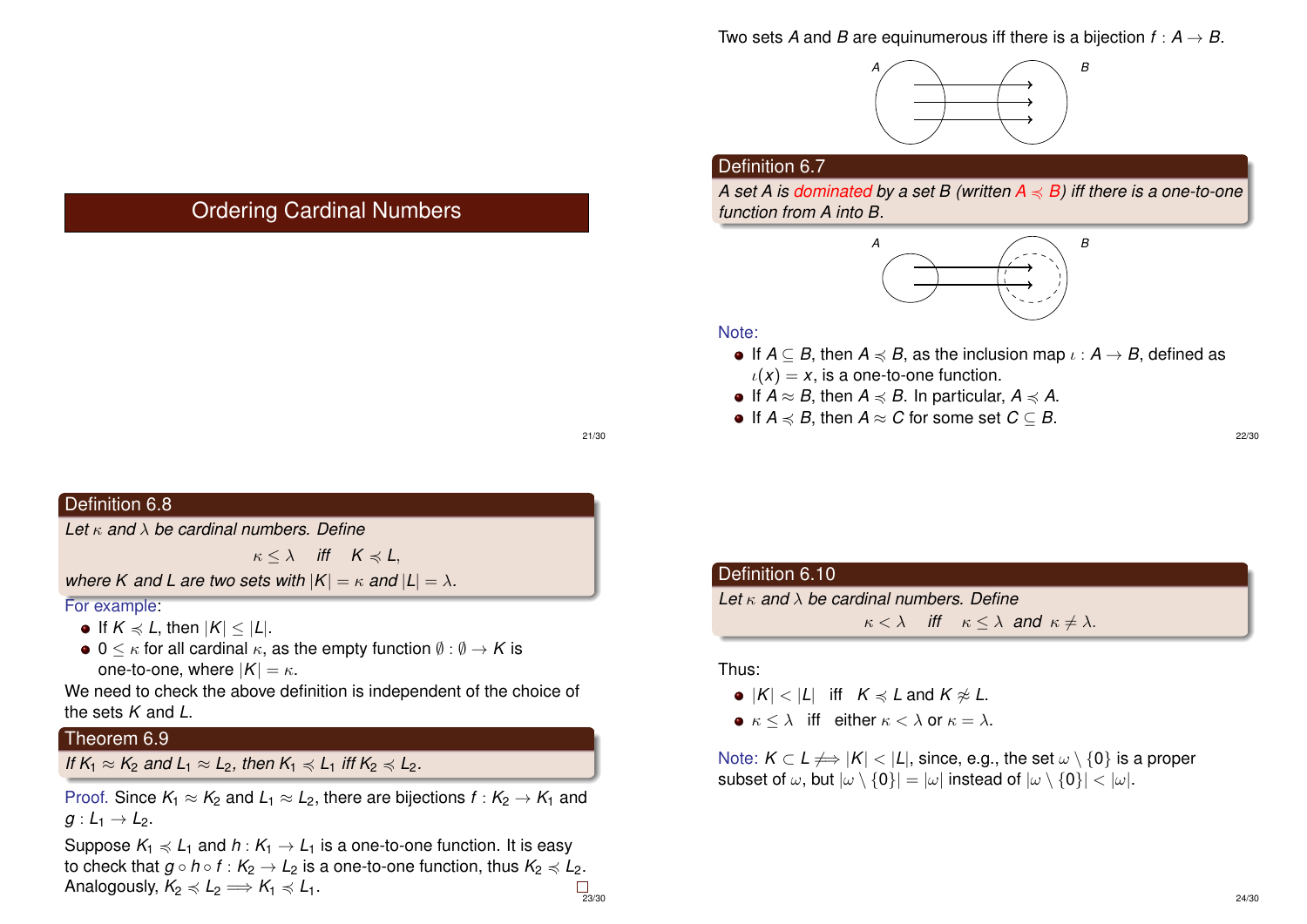### Example 6.21:

(1) If  $A \subset B$ , then  $|A| \leq |B|$ .

(2) If  $\kappa \leq \lambda$ , then there are sets *K* and *L* such that  $K \subseteq L$ ,  $|K| = \kappa$  and  $|L| = \lambda$ .

Proof. (of (2)) Suppose  $K'$  and L are sets such that  $|K'| = \kappa$  and  $|L| = \lambda$ . Thus  $K' \preccurlyeq L$  and there is a one-to-one function  $f : K' \to L$ . Let  $K = \text{ran } f$ . Then  $K \subseteq L$  and  $K \approx K'$ , thereby  $|K| = |K'| = \kappa$ .



Example 6.22: (1)  $n < \aleph_0$  for any finite cardinal *n*. (2) For any two finite cardinals *m* and *n*,

 $m \in n \iff m \leq n$ .

That is, the ordering  $\in$  of Chapter 4 coincides with the cardinal ordering ≤.

Proof. (1)  $n \subset \omega$  implies  $n \leq \aleph_0$ .  $n \neq \omega$  since  $n \not\approx \omega$ .

(2) " $\Longrightarrow$ ": Clearly,  $m \in n \Longrightarrow m \subset n \Longrightarrow m \leq n$ . " $\Longleftarrow$ ": If  $m \leq n$ , then there is a one-to-one function  $f : m \to n$ , thus  $m \approx \text{ran } f \subset n$ . If  $n \in m$ , then  $m \approx \text{ran } f \subset n \subset m$ , thus *m* is equinumerous to a proper subset of *m*, which contradicts the Pigeonhole Principle. Hence the trichotomy of  $\in$  gives that  $m \in n$ , as desired.  $\Box$ 

25/30

26/30

Example 6.23:  $\kappa < 2^{\kappa}$  for any cardinal  $\kappa$ .

Proof. Let *K* be a set such that  $|K| = \kappa$ . Then  $|\wp K| = 2^{|K|} = 2^{\kappa}$ .

The function  $f: K \to \mathcal{O}K$  defined by taking

$$
f(x)=\{x\}
$$

is a one-to-one function, thus  $K \preccurlyeq \wp K$ , i.e.,  $\kappa \leq 2^\kappa$ .

On the other hand, by Cantor's Theorem,  $|K| \neq |\wp K|$ , thus  $\kappa \neq 2^\kappa.$ 

In conclusion,  $\kappa < 2^{\kappa}$ .

Example 6.24:  $\kappa \leq \lambda \leq \mu \Longrightarrow \kappa \leq \mu$ 

Proof. Suppose  $\kappa < \lambda < \mu$ . Let *K*, *L* and *M* be sets such that  $|K| = \kappa$ ,  $|L| = \lambda$  and  $|M| = \mu$ . Then there exist one-to-one functions  $f : K \to L$ and  $q: L \to M$ , which implies that  $q \circ f: K \to M$  is a one-to-one function. Thus  $K \preccurlyeq L$ , i.e.,  $\kappa \leq \lambda$ .  $\Box$ 

#### Properties of ≤:

- $\bullet$   $\kappa \leq \kappa$ .
- $2 \kappa \leq \lambda \leq \mu \Longrightarrow \kappa \leq \mu.$
- **3**  $\kappa < \lambda$  and  $\lambda < \kappa \Longrightarrow \kappa = \lambda$ . (Cantor-Schröder-Bernstein Theorem)
- **4** Either  $\kappa < \lambda$  or  $\lambda < \kappa$ . (By Axiom of Choice)

 $\Box$